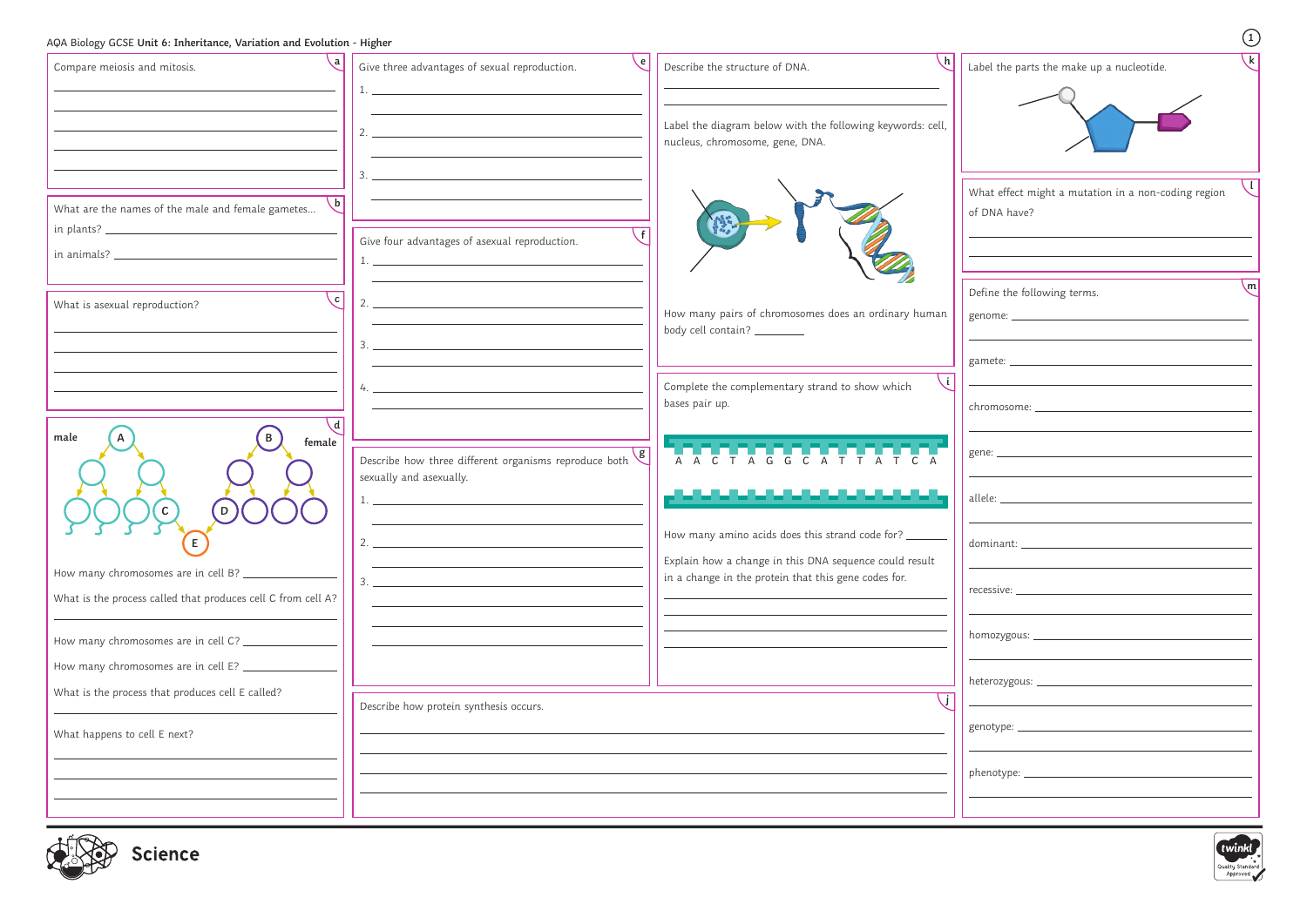| AQA Biology GCSE Unit 6: Inheritance, Variation and Evolution - Higher                                                                                                                                                                                                                                                                                                                                                                                                                |                                                                                                                                                                                                                                                                                                                                                                                                                                                                                                                                           |                                                                                                                                                                                                                                                                                                                                                                                                                 | $\circled{2}$                                                         |
|---------------------------------------------------------------------------------------------------------------------------------------------------------------------------------------------------------------------------------------------------------------------------------------------------------------------------------------------------------------------------------------------------------------------------------------------------------------------------------------|-------------------------------------------------------------------------------------------------------------------------------------------------------------------------------------------------------------------------------------------------------------------------------------------------------------------------------------------------------------------------------------------------------------------------------------------------------------------------------------------------------------------------------------------|-----------------------------------------------------------------------------------------------------------------------------------------------------------------------------------------------------------------------------------------------------------------------------------------------------------------------------------------------------------------------------------------------------------------|-----------------------------------------------------------------------|
| Explain why it's important for us to study the $\begin{bmatrix} a \\ b \end{bmatrix}$<br>human genome.<br>Give an example of variation between individuals that is $\mathbf b$<br>affected by genetics (genetic variation).<br>Give an example of variation between individuals that is<br>affected by the environment (environmental variation).<br>Give an example of variation between individuals<br>that is affected by a combination of genetic and<br>environmental variation. | Give an example of a characteristic caused by a single gene. $\mathbf{a}$<br>What causes most characteristics?<br>A woman with polydactyly is heterozygous for the $\left\{ \begin{array}{ccc} \mathbf{e} & & \\ \end{array} \right\}$<br>polydactyly allele. The woman marries a man who does<br>not have polydactyly. Draw a punnet square diagram to<br>help you explain what the probability of their first child<br>having polydactyly is.<br>Use the symbol A for the dominant allele and the symbol a<br>for the recessive allele. | The diagram shows the inheritance of cystic fibrosis in $\vee$<br>one family.<br>$\Box$ Male with Normal Health<br>Male with Cystic Fibrosis<br>$\bigcirc$ Female with Normal Health<br>$\blacksquare$ Female with Cystic Fibrosis<br>Use the symbol N for the allele for normal health and the<br>symbol n for the allele for cystic fibrosis.<br>What is the genotype for person A? _____<br>How do you know? | Evaluate the process of embryo screening.                             |
|                                                                                                                                                                                                                                                                                                                                                                                                                                                                                       | $\sqrt{1}$<br>Which sex chromosomes do human females carry?                                                                                                                                                                                                                                                                                                                                                                                                                                                                               | Person A is pregnant with their third child. Use a genetic<br>diagram to explain the probability that their child will have<br>cystic fibrosis.                                                                                                                                                                                                                                                                 | $\mathsf{k}$<br>Explain the benefits and risks of selective breeding. |
| c.<br>What causes new variants in the genes of a species?                                                                                                                                                                                                                                                                                                                                                                                                                             | Which sex chromosomes do human males carry?                                                                                                                                                                                                                                                                                                                                                                                                                                                                                               |                                                                                                                                                                                                                                                                                                                                                                                                                 |                                                                       |
| Explain what effects this could have on the phenotype of<br>an organism.                                                                                                                                                                                                                                                                                                                                                                                                              | $\mathsf{g}$<br>Use a punnet square to show the inheritance of sex.                                                                                                                                                                                                                                                                                                                                                                                                                                                                       |                                                                                                                                                                                                                                                                                                                                                                                                                 |                                                                       |
|                                                                                                                                                                                                                                                                                                                                                                                                                                                                                       | What is the chance that a pregnancy produces a boy?                                                                                                                                                                                                                                                                                                                                                                                                                                                                                       | What is selective breeding?                                                                                                                                                                                                                                                                                                                                                                                     |                                                                       |
| $L^{\text{H}}(\mathbb{R})$                                                                                                                                                                                                                                                                                                                                                                                                                                                            |                                                                                                                                                                                                                                                                                                                                                                                                                                                                                                                                           |                                                                                                                                                                                                                                                                                                                                                                                                                 |                                                                       |



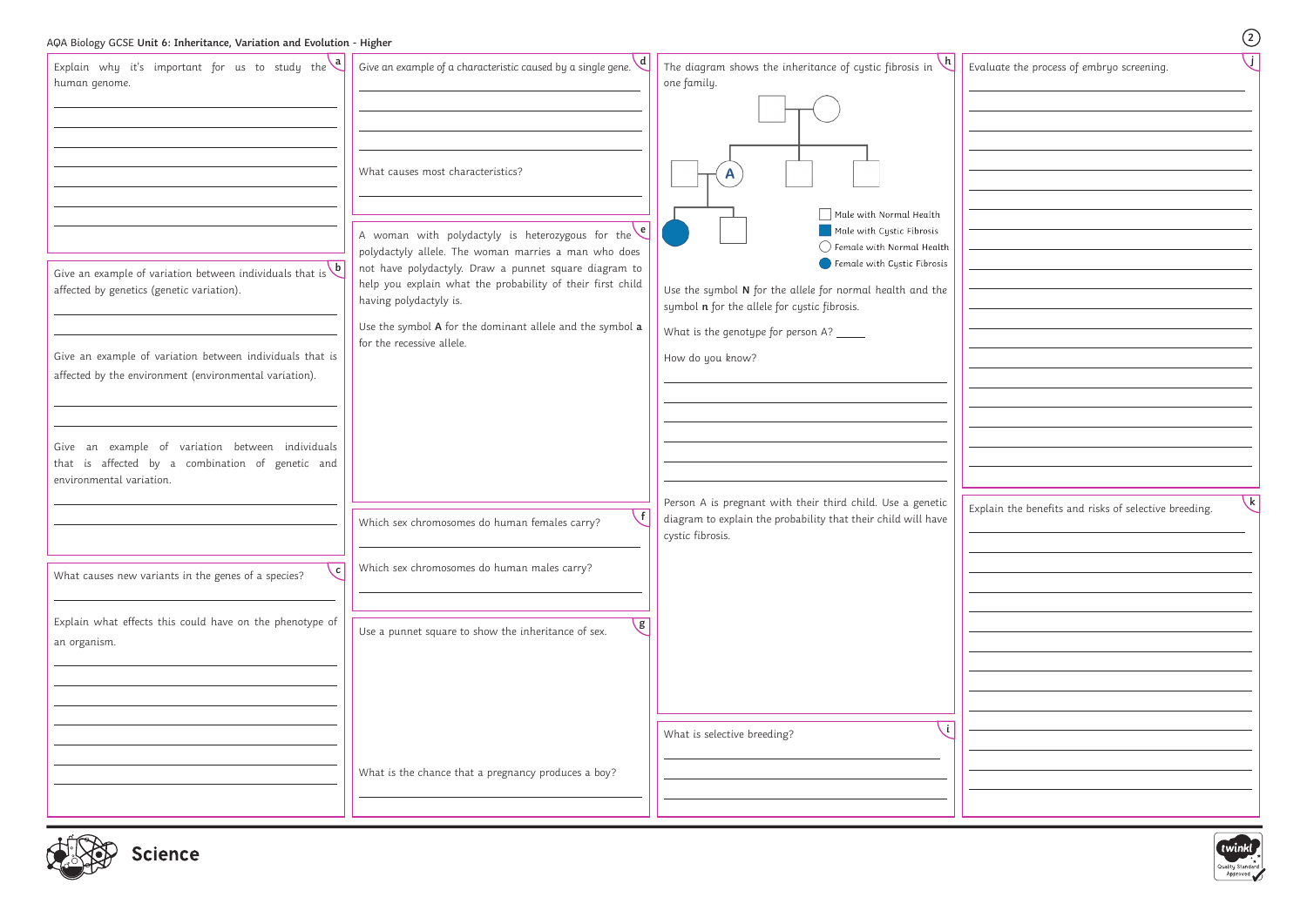

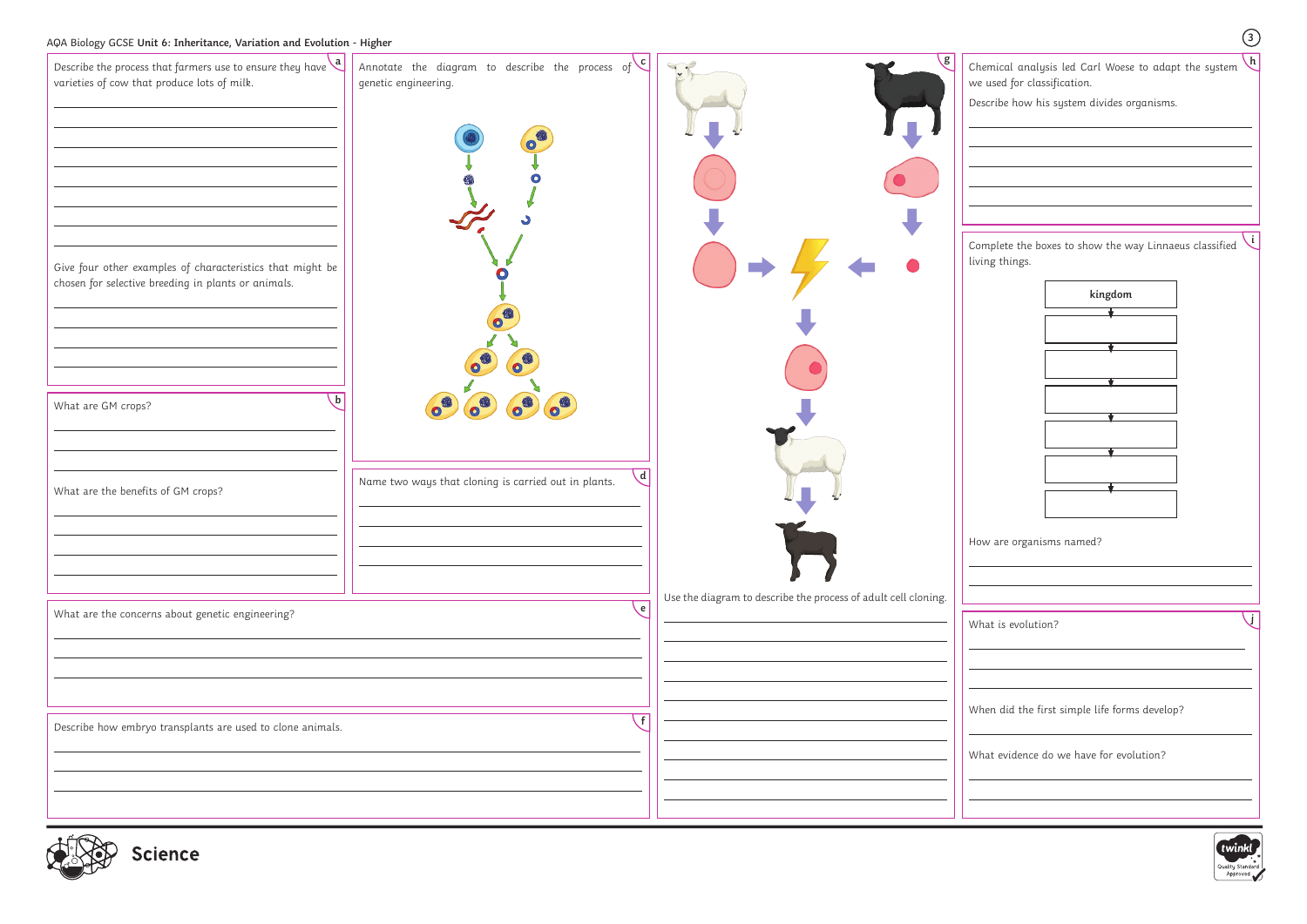|                                                                                                                                                                                                                                                                                                          |                                                                                                                                                                                                                                                                                                                                                                                                                    |                                                                                                                                                                                                                                                    | $\bigcirc$                                                                                                                                                                                                                                         |
|----------------------------------------------------------------------------------------------------------------------------------------------------------------------------------------------------------------------------------------------------------------------------------------------------------|--------------------------------------------------------------------------------------------------------------------------------------------------------------------------------------------------------------------------------------------------------------------------------------------------------------------------------------------------------------------------------------------------------------------|----------------------------------------------------------------------------------------------------------------------------------------------------------------------------------------------------------------------------------------------------|----------------------------------------------------------------------------------------------------------------------------------------------------------------------------------------------------------------------------------------------------|
| AQA Biology GCSE Unit 6: Inheritance, Variation and Evolution - Higher<br>This is a fossil of the prehistoric bird Archaeopteryx.<br>Archaeopteryx is now extinct.<br>Give some factors that could<br>contribute to a species extinction.<br>What are fossils?<br>Give three ways fossils may be formed. | MRSA is resistant to antibiotics. The graph shows how $\mathbf{d}$<br>the number of MRSA infections has changed over the last<br>15 years.<br>Deaths from MRSA in England and Wales<br>2500<br>of Deaths<br>05 1500<br>1000<br>mbe<br>Years<br>Describe the trend in the data.<br>Explain what measures were put in place in England and<br>Wales in 2006 that caused the trend in the data shown on<br>the graph. | Why can bacteria evolve rapidly?<br>Explain how bacteria can become resistant to antibiotics.<br>Use Darwin's theory of natural selection to explain how $\begin{pmatrix} f \end{pmatrix}$<br>the length of giraffe necks has increased over time. | $\sqrt{h}$<br>How did Lamarck's theory differ from Darwin's?<br>Explain how the work of Mendel contributed to our<br>understanding of genetics.<br>Why was the importance of Mendel's discovery not $\bigcup$<br>recognised until after his death? |
| c.<br>What can we learn from fossils?<br>Why can scientists not be certain about how life began<br>on earth?                                                                                                                                                                                             |                                                                                                                                                                                                                                                                                                                                                                                                                    | Give three reasons that it took a while before Darwin's $\sqrt{g}$<br>theory of natural selection was accepted?                                                                                                                                    | $\sqrt{k}$<br>Explain the role that Alfred Russel Wallace played in the<br>publication of the theory of evolution by natural selection.                                                                                                            |
| the anole lizard, found on different Caribbean islands, could have evolved from a common ancestor.                                                                                                                                                                                                       |                                                                                                                                                                                                                                                                                                                                                                                                                    | The anole lizards are found on the Caribbean islands. There are around 150 species of the lizard which evolved from a single species that colonised the islands. Explain how two species of                                                        |                                                                                                                                                                                                                                                    |
| dic<br><b>Science</b>                                                                                                                                                                                                                                                                                    |                                                                                                                                                                                                                                                                                                                                                                                                                    |                                                                                                                                                                                                                                                    | twinkl                                                                                                                                                                                                                                             |





Quality Standard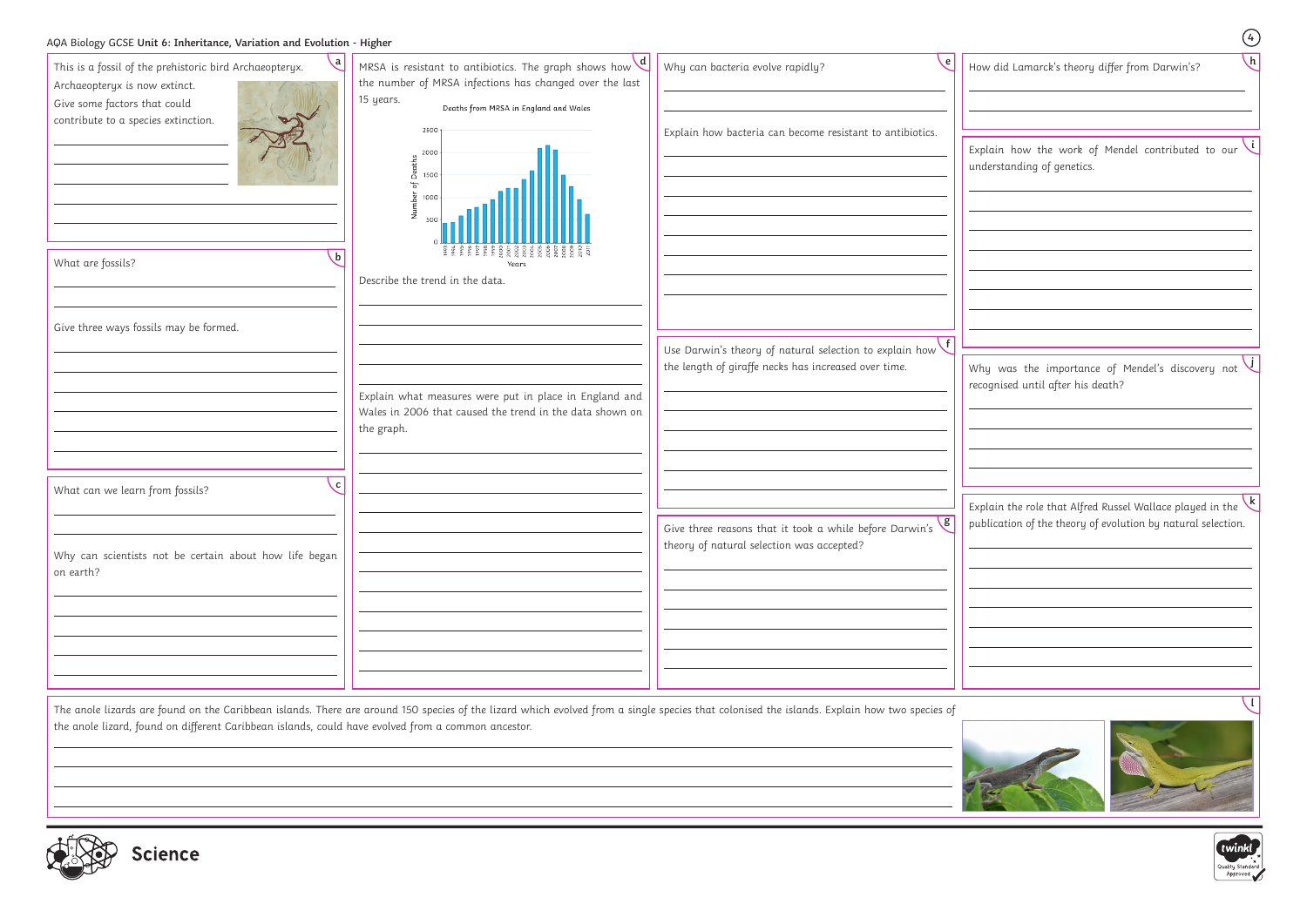# **<sup>1</sup>** AQA Biology GCSE **Unit 6: Inheritance, Variation and Evolution - Higher Answers**





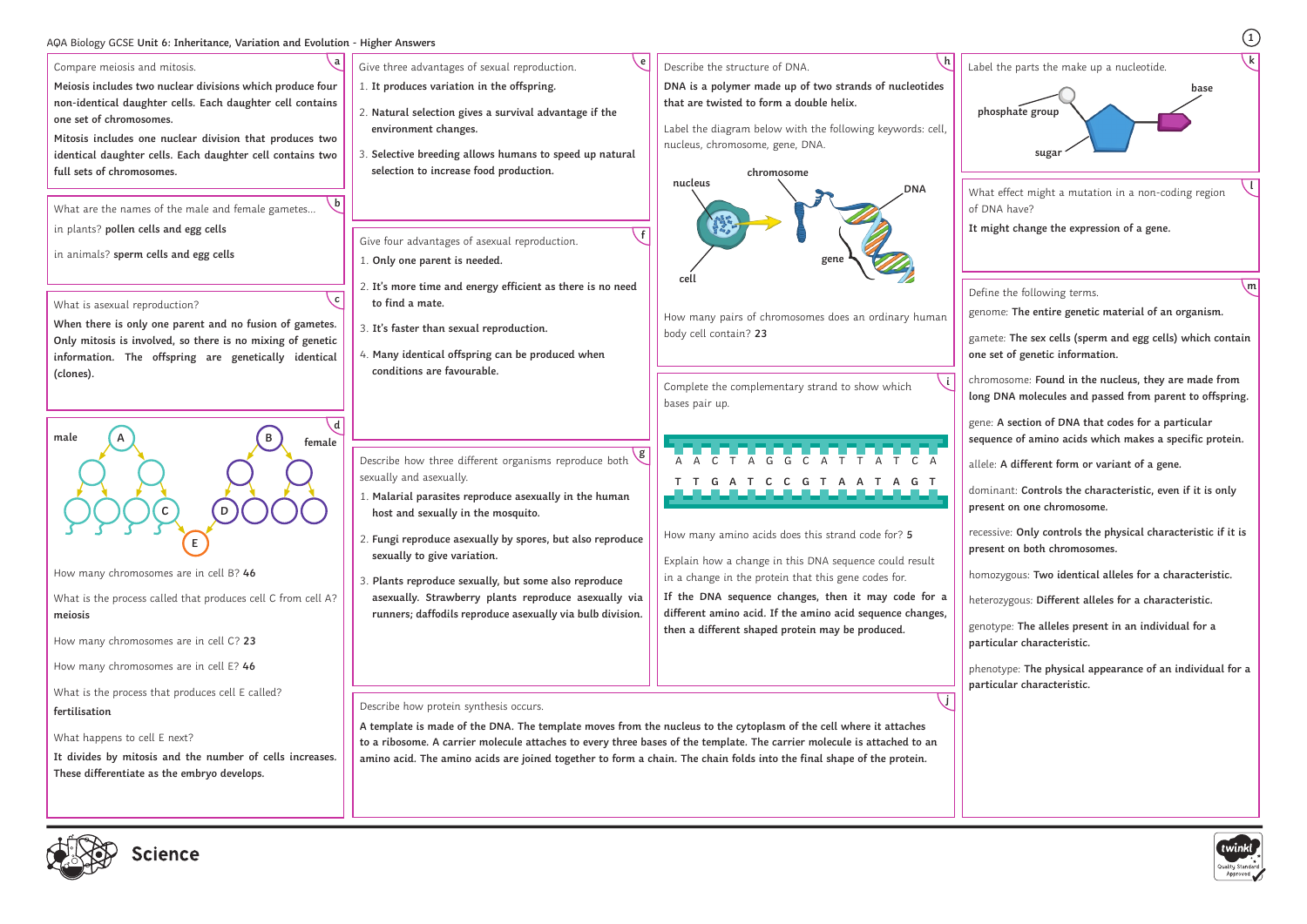

cience

- Evaluate the process of embryo screening.
- **Student responses may cover the following:**
- **The process used to collect cells has a risk of miscarriage, so sometimes a healthy foetus will be miscarried.**
- **Sometimes the tests can give a false-positive or falsenegative result.**
- **Screening allows people to make choices about whether they have a family or not.**
- **The decision to terminate a pregnancy is a very difficult one that will vary based on the individual's views and religious beliefs.**
- **Some people decide not to have the screening to avoid making these decisions.**
- **Screening can allow a family to prepare for a child with an inherited disorder.**
- **Screening is expensive, so is not currently offered to everyone.**
- **However, if a child is born with a genetic disorder, it can be expensive for society to provide the healthcare and support needed.**
- **Some people worry that genetic screening may lead to 'designer babies'.**

Explain the benefits and risks of selective breeding.

**Selective breeding produces organisms that are useful to us and has improved our food production.**

**It reduces the number of alleles in a population which reduces the variation of a species. If the environment then changes the organisms may not be able to cope with the change and may die out.**

**It can lead to inbreeding which can make a breed particularly prone to disease or inherited defects. This could cause a whole herd or crop to be affected by a disease all at once.**



**j**

**k**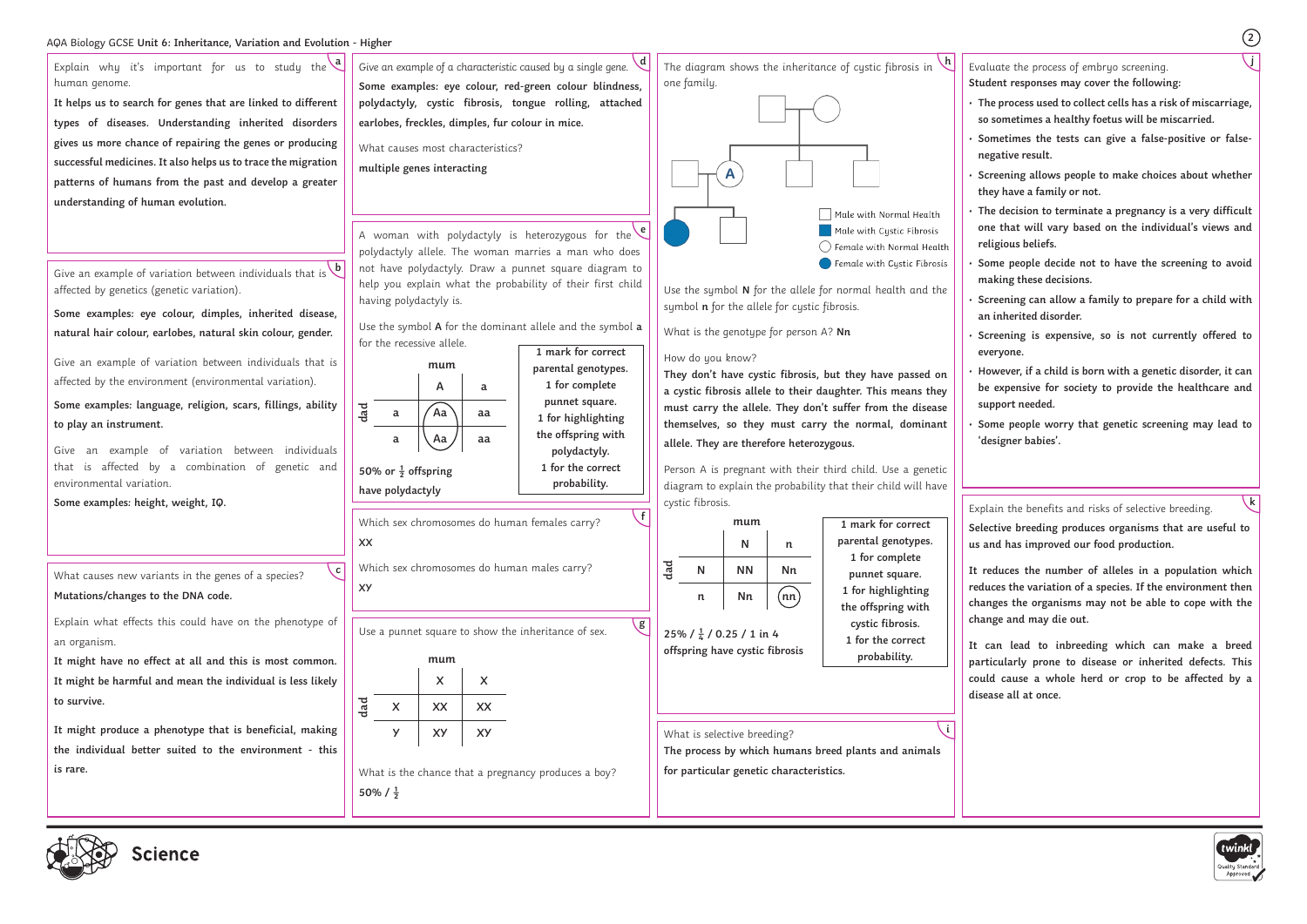### AQA Biology GCSE **Unit 6: Inheritance, Variation and Evolution - Higher <sup>3</sup>**

Chemical analysis led Carl Woese to adapt the system **g h** we used for classification. Describe how his system divides organisms. **Into three domains:** • **archaea - primitive bacteria which live in extreme environments;** • **bacteria (true bacteria);** • **eukaryote - these includes protists, fungi, plants and animals.**

Complete the boxes to show the way Linnaeus classified living things.

How are organisms named?

**By the binomial system of genus and species.**

What is evolution?





**A change in the inherited characteristics of a population over time through a process of natural selection. This may result in the formation of a new species.** 

When did the first simple life forms develop?

# **3 billion years ago**

What evidence do we have for evolution?

1. **fossils** 2. **antibiotic resistance in bacteria**



**i**